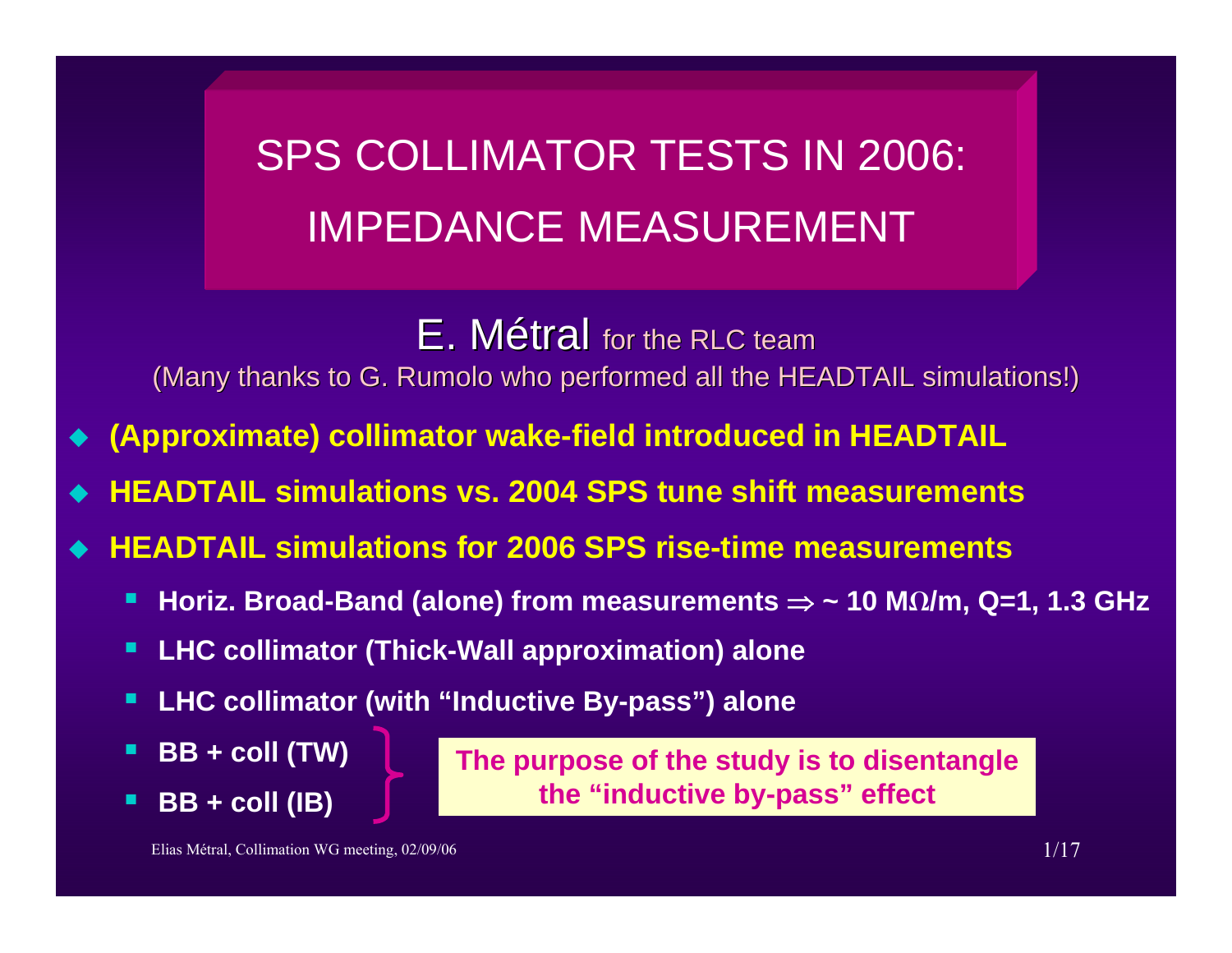## **The "approximate" collimator wake-field derived by A. Koschik (2003) has been introduced in HEADTAIL by G. Rumolo**

**Classical "thick-wall" formula**

♦

**From L. Vos' formula, which is an approximation of Zotter's ("exact") formula**

$$
W_{m=1,\text{ ibp}}^{\perp}(t>0) = +\frac{cL}{\pi^{3/2}b^3} \sqrt{\frac{\mu_o \mu_r}{\sigma_c}} \cdot \frac{1}{\sqrt{|t|}} - \exp\left[\frac{4\mu_r}{b^2 \sigma_c \mu_0} |t|\right] \frac{2cL\mu_r}{b^4 \pi \sigma_c} \cdot \left(1 - \text{Erf} \sqrt{\frac{4\mu_r}{b^2 \sigma_c \mu_0} |t|\right)
$$



 **Nonlinear wake components have also been introduced to account for near-wall effects**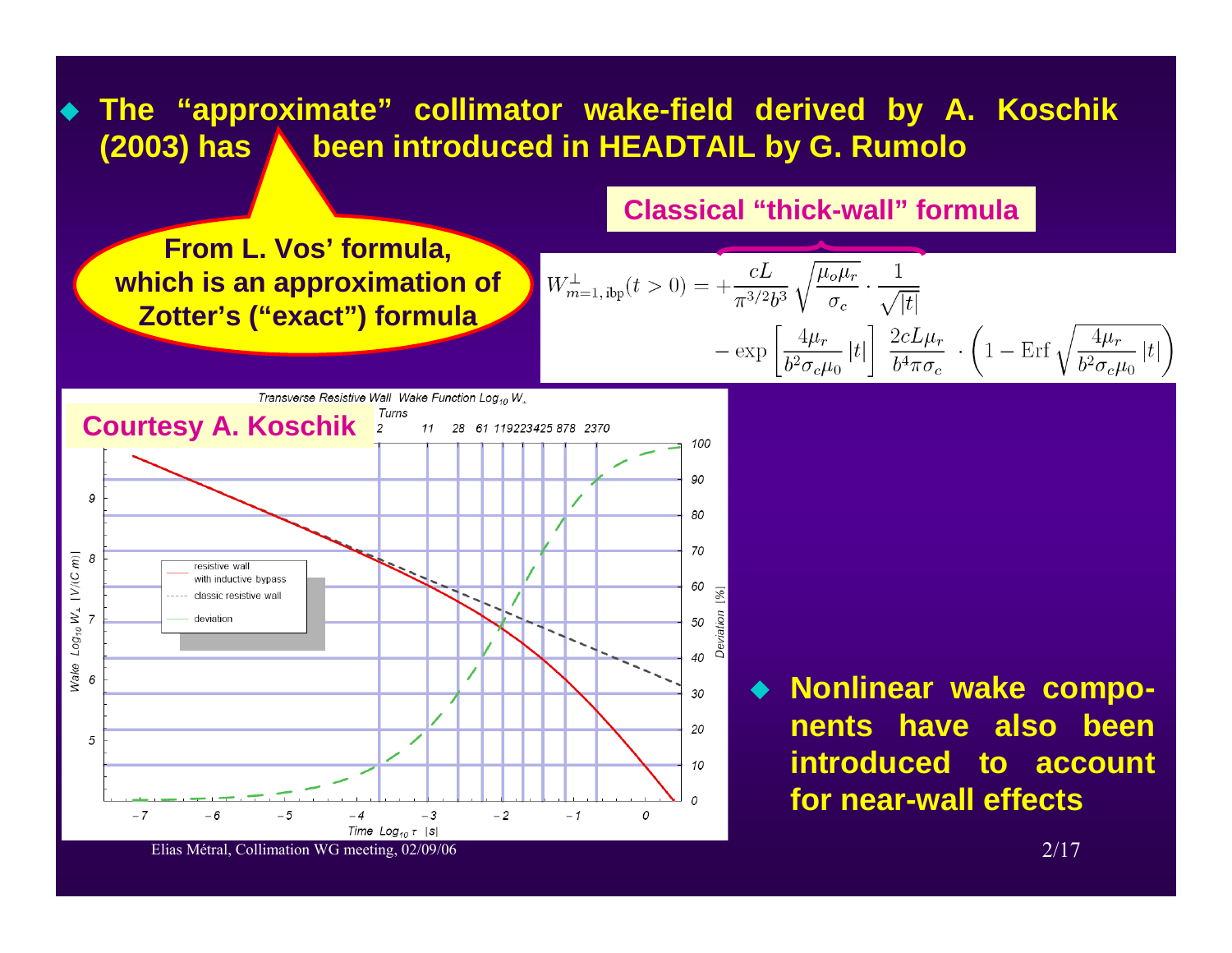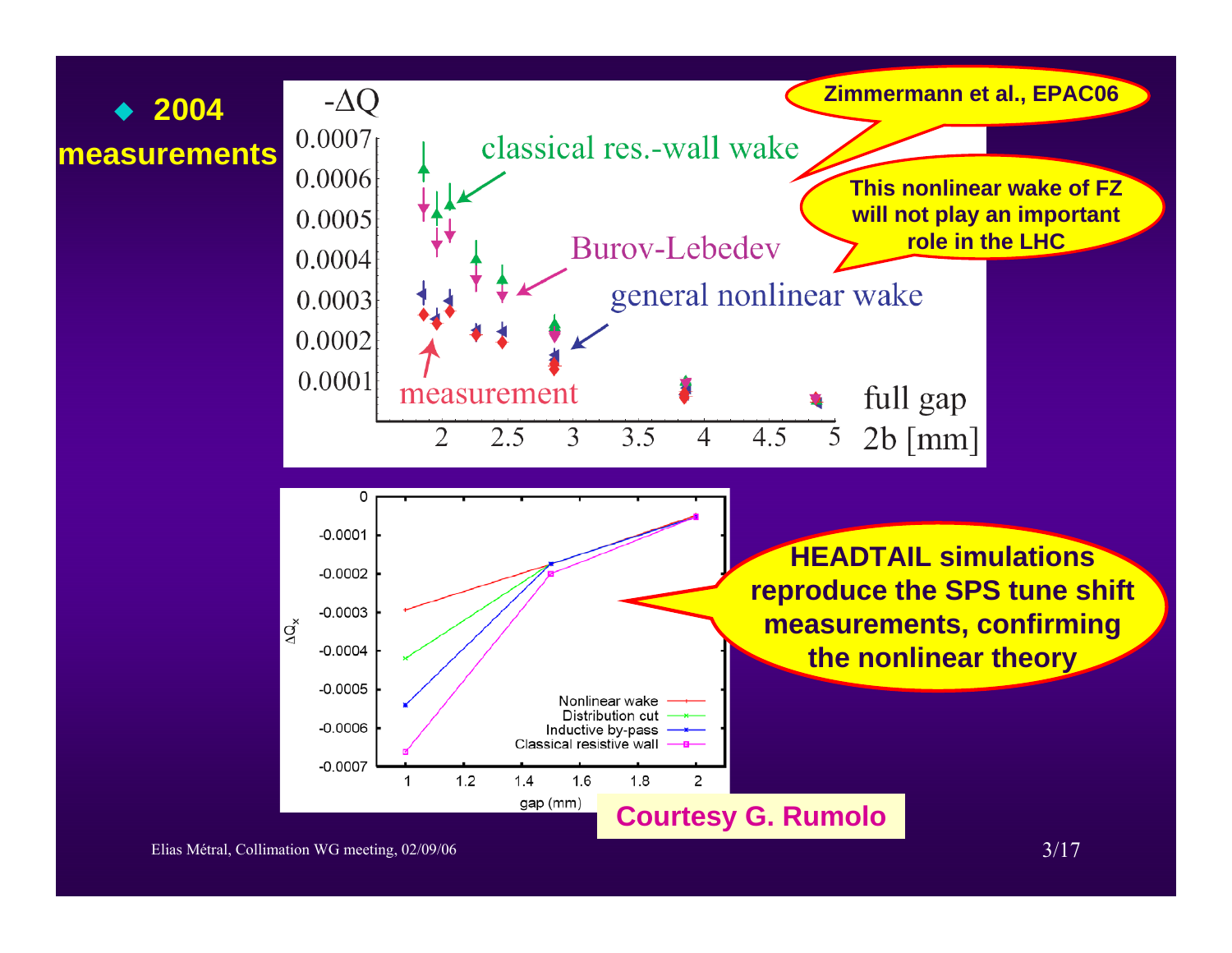## **"Expected" SPS horizontal impedance**



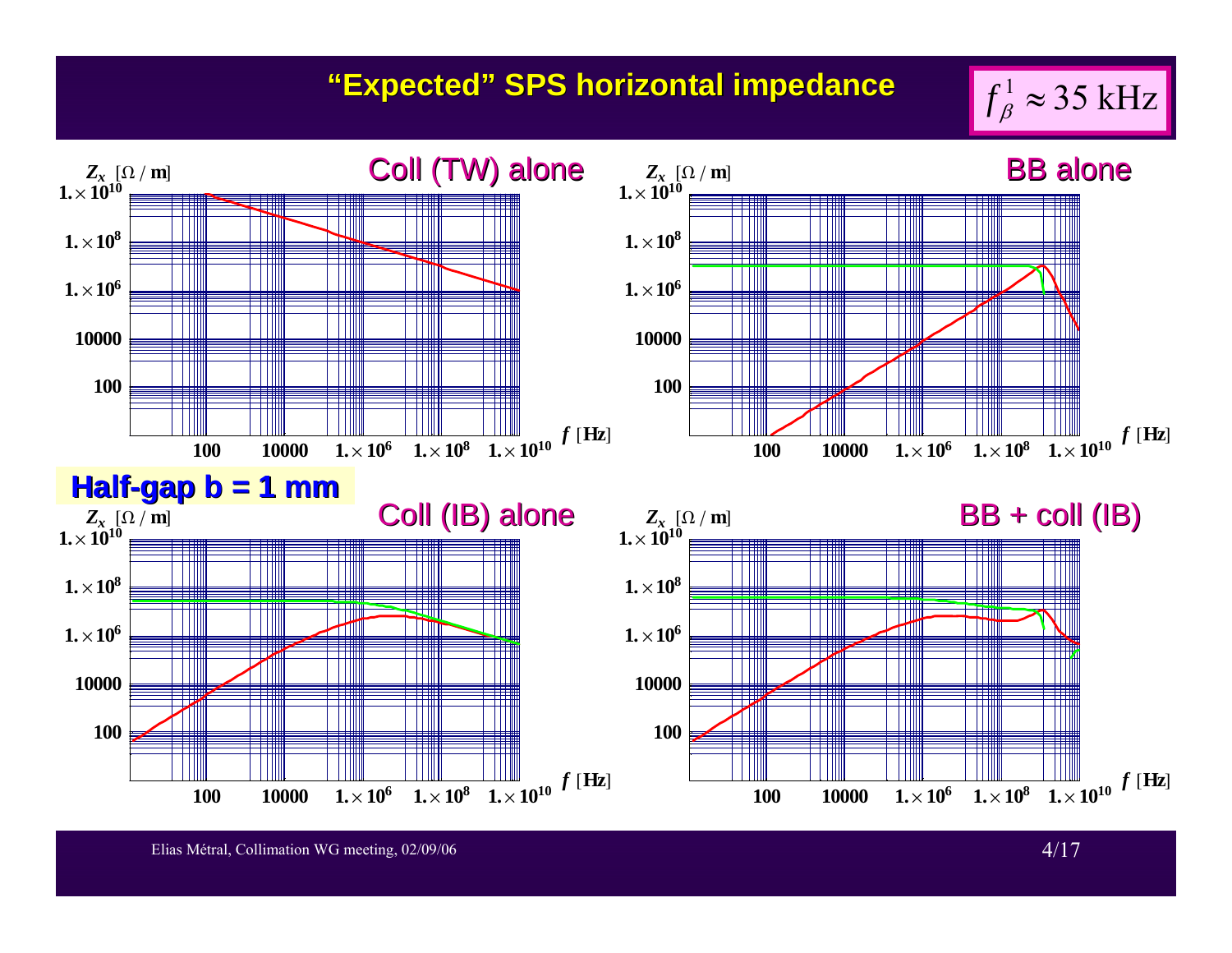## **Beam and machine parameters for the HEADTAIL simulations**

| <b>Beam momentum</b>                | <b>270 GeV/c</b>      |                                            |  |  |
|-------------------------------------|-----------------------|--------------------------------------------|--|--|
| # of bunches                        |                       |                                            |  |  |
| # of protons                        | 1011                  |                                            |  |  |
| Long. emittance $(2 \sigma)$        | 0.35 eVs              |                                            |  |  |
| Bunch length (1 $\sigma$ )          | 21 cm                 |                                            |  |  |
| <b>Mom. compaction</b>              | $1.92 \times 10^{-3}$ |                                            |  |  |
| <b>Norm. rms transv. emittances</b> | $2.8/2.8 \mu m$       | Horiz, beam                                |  |  |
| <b>Tunes</b>                        | 26.1397 / 26.18       | size reduced to<br>have $b = 2 \sigma_{r}$ |  |  |
| <b>Chromaticities</b>               | corrected / corrected |                                            |  |  |
| <b>Collimator half gap b</b>        | 1 mm (0.5 and 0.2 mm) |                                            |  |  |
| Horiz. beta function at coll.       | 20 <sub>m</sub>       |                                            |  |  |
| 23.2 m in reality                   |                       |                                            |  |  |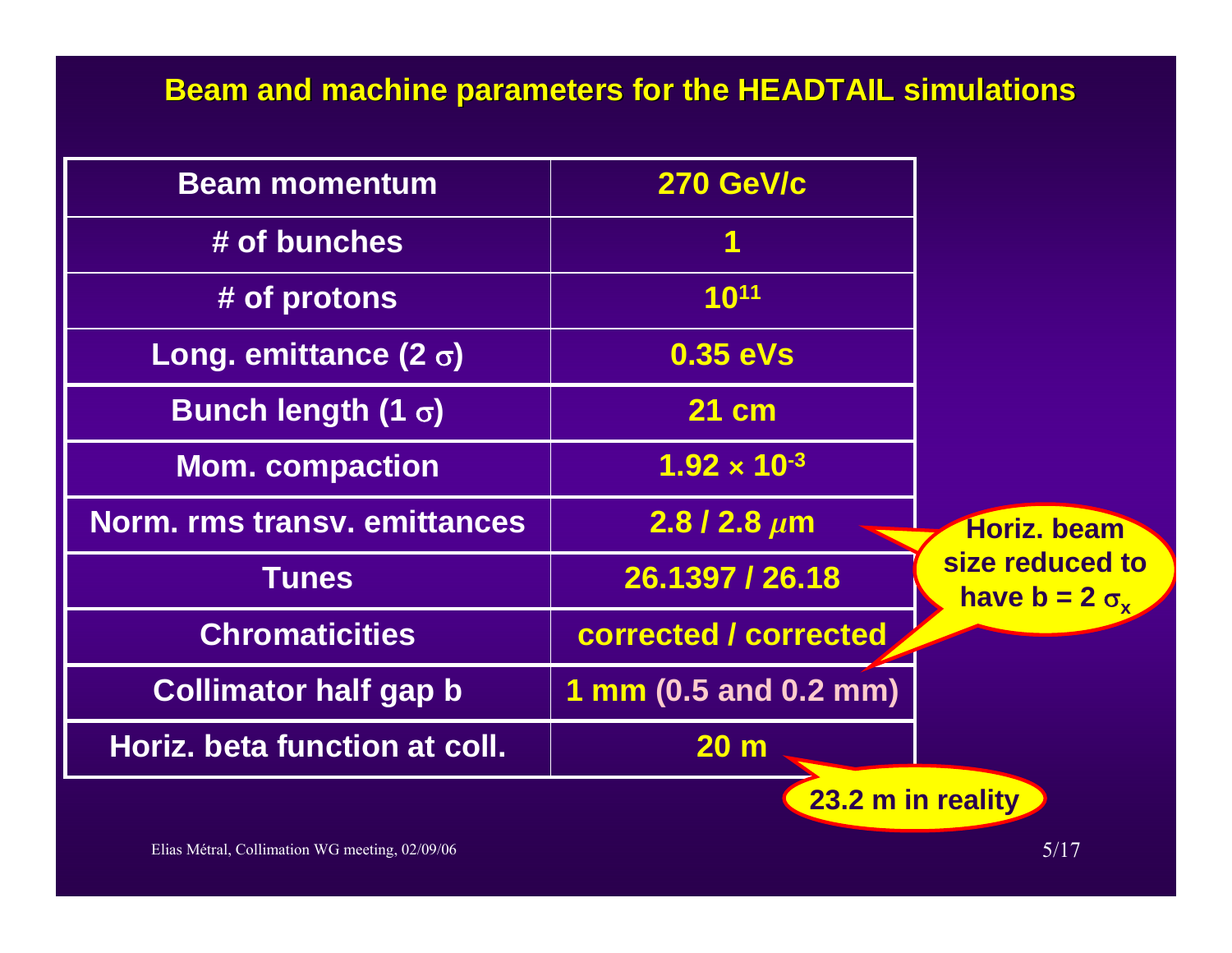**Rise-time vs. chromaticity from HEADTAIL for the case of the LHC collimator (with inductive by-pass alone) with half gap b = 1 mm** 

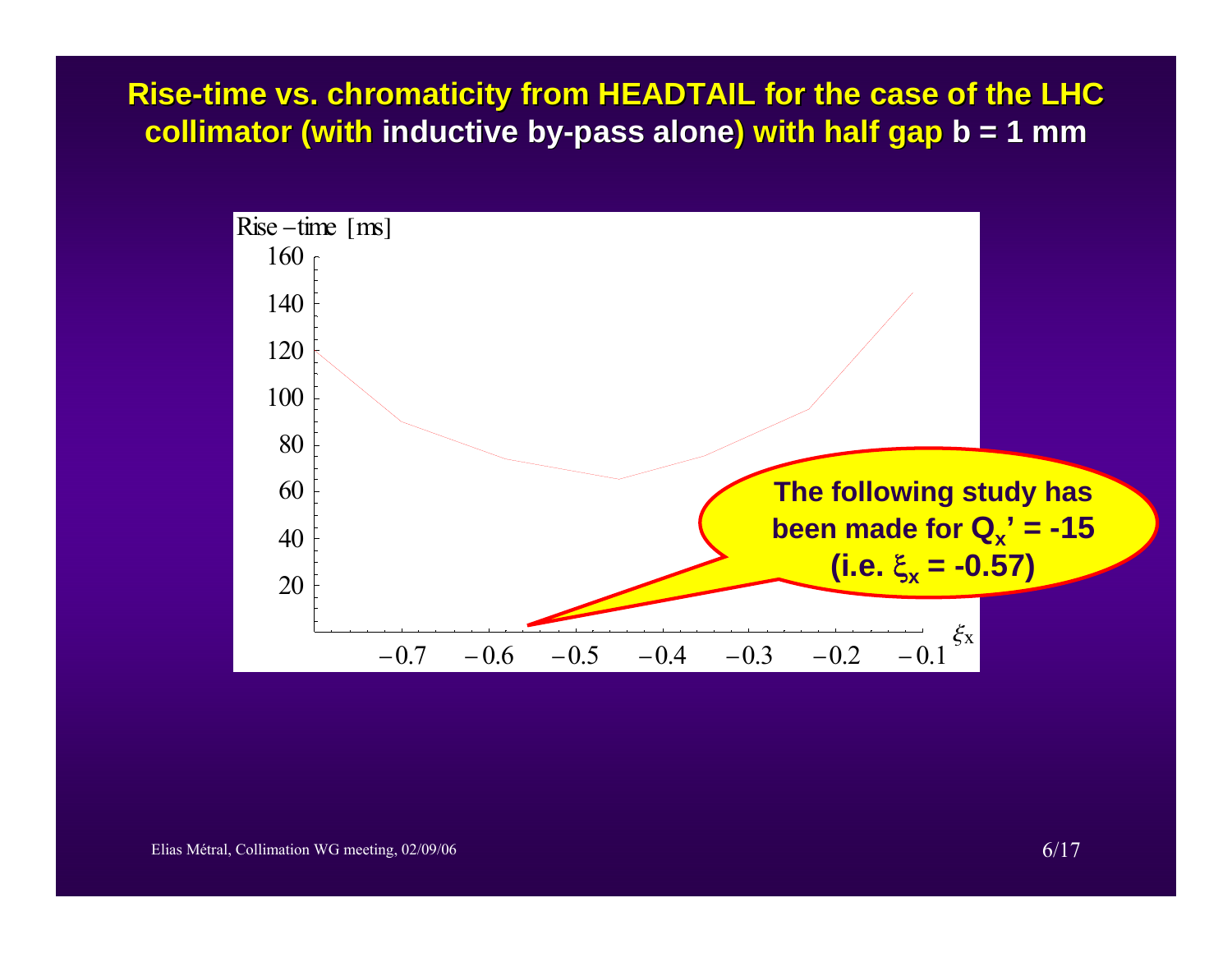## **Half-gap b = 1 mm**

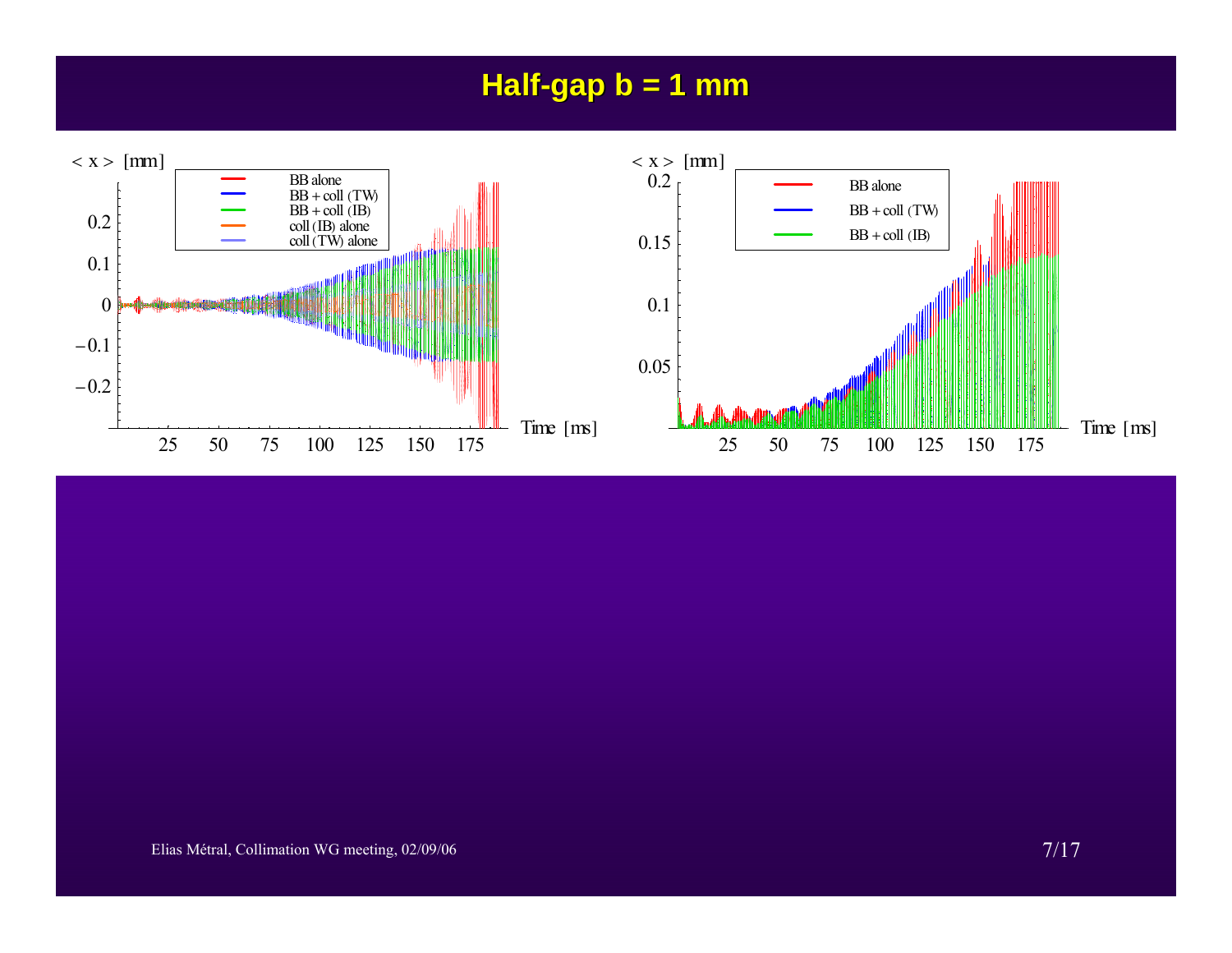## **Half-gap b = 0.5 mm**

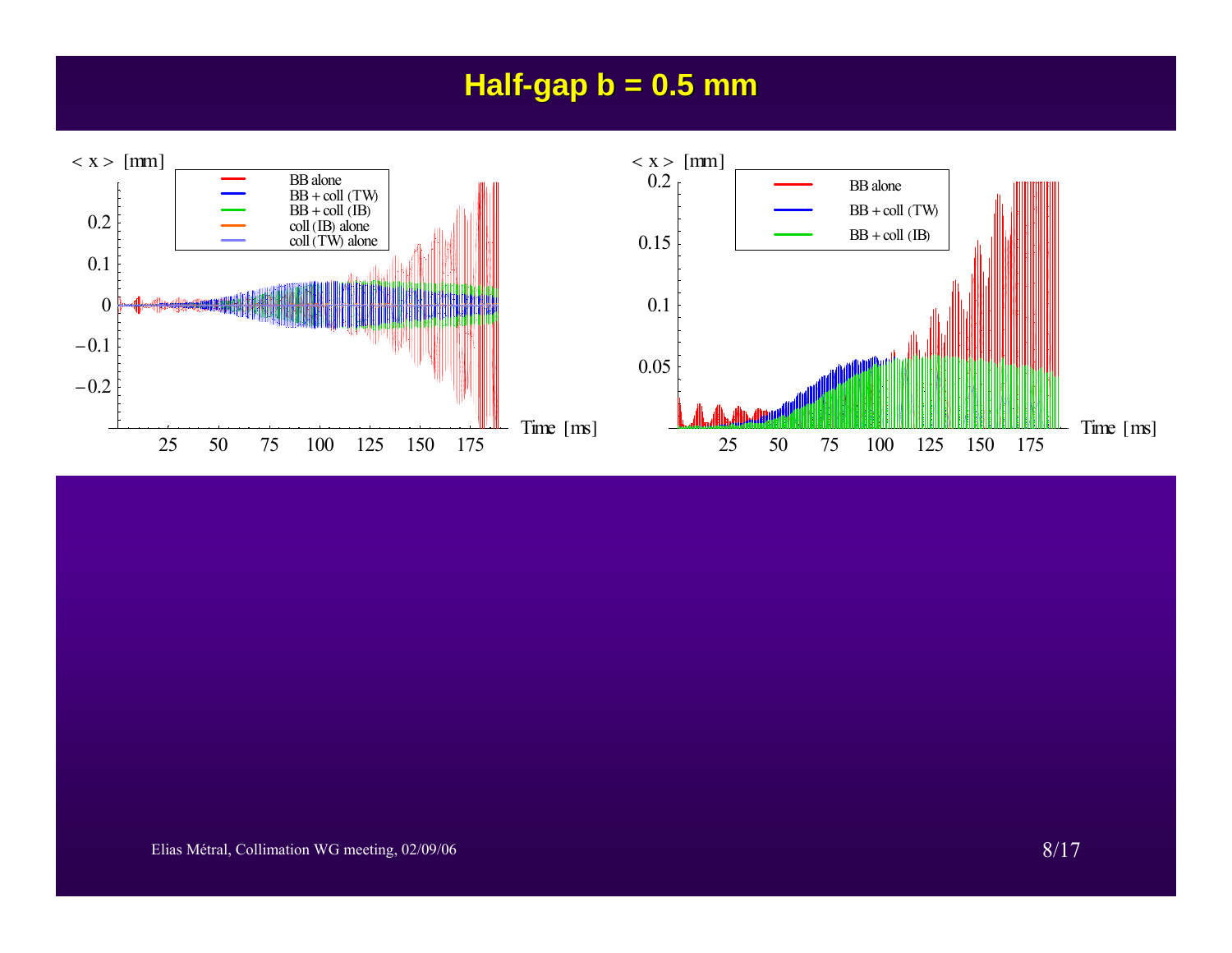## **Half-gap b = 0.2 mm**

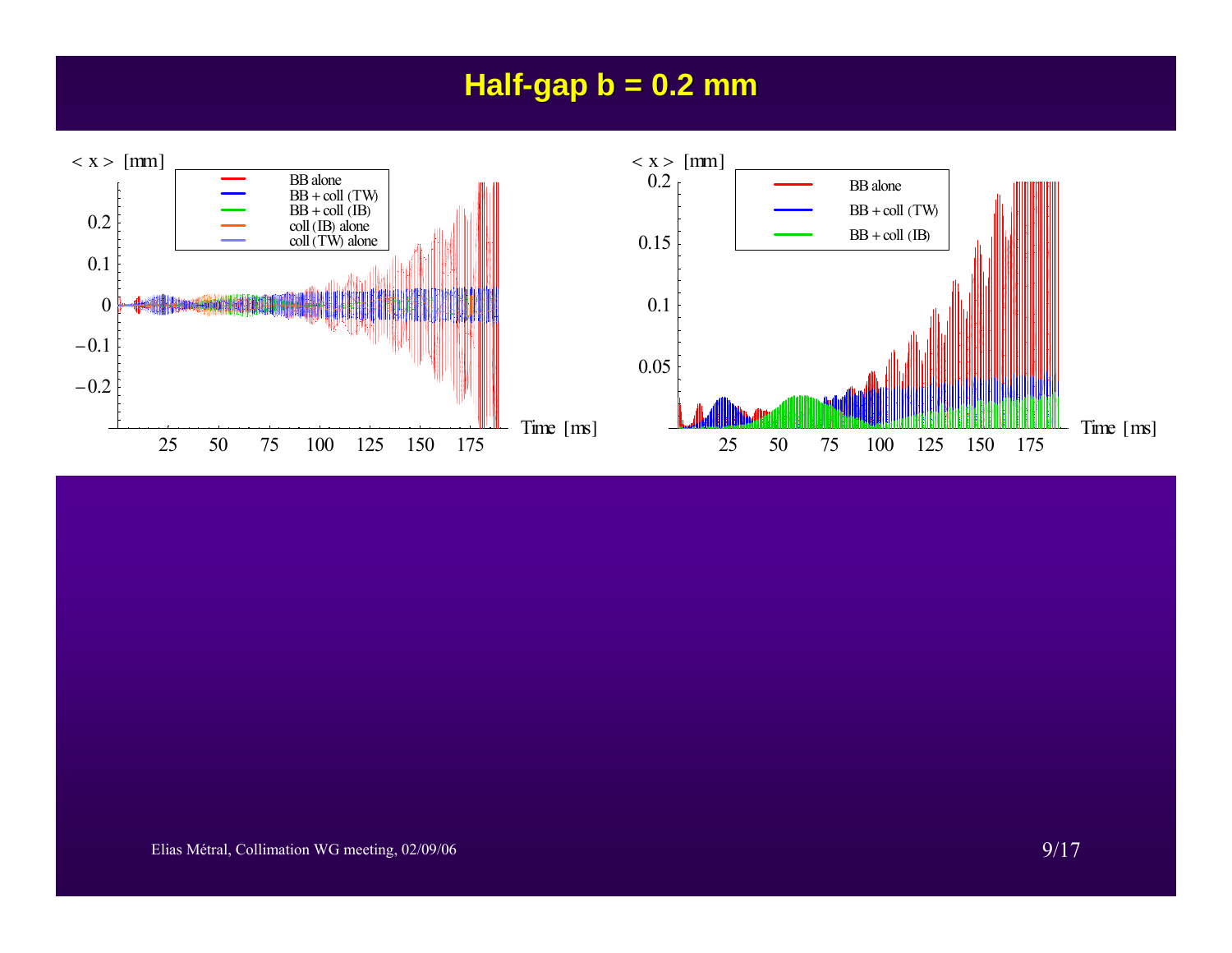## **Fits (1/5) Fits (1/5)**



#### ⇒ **Rise-time = 42 ms**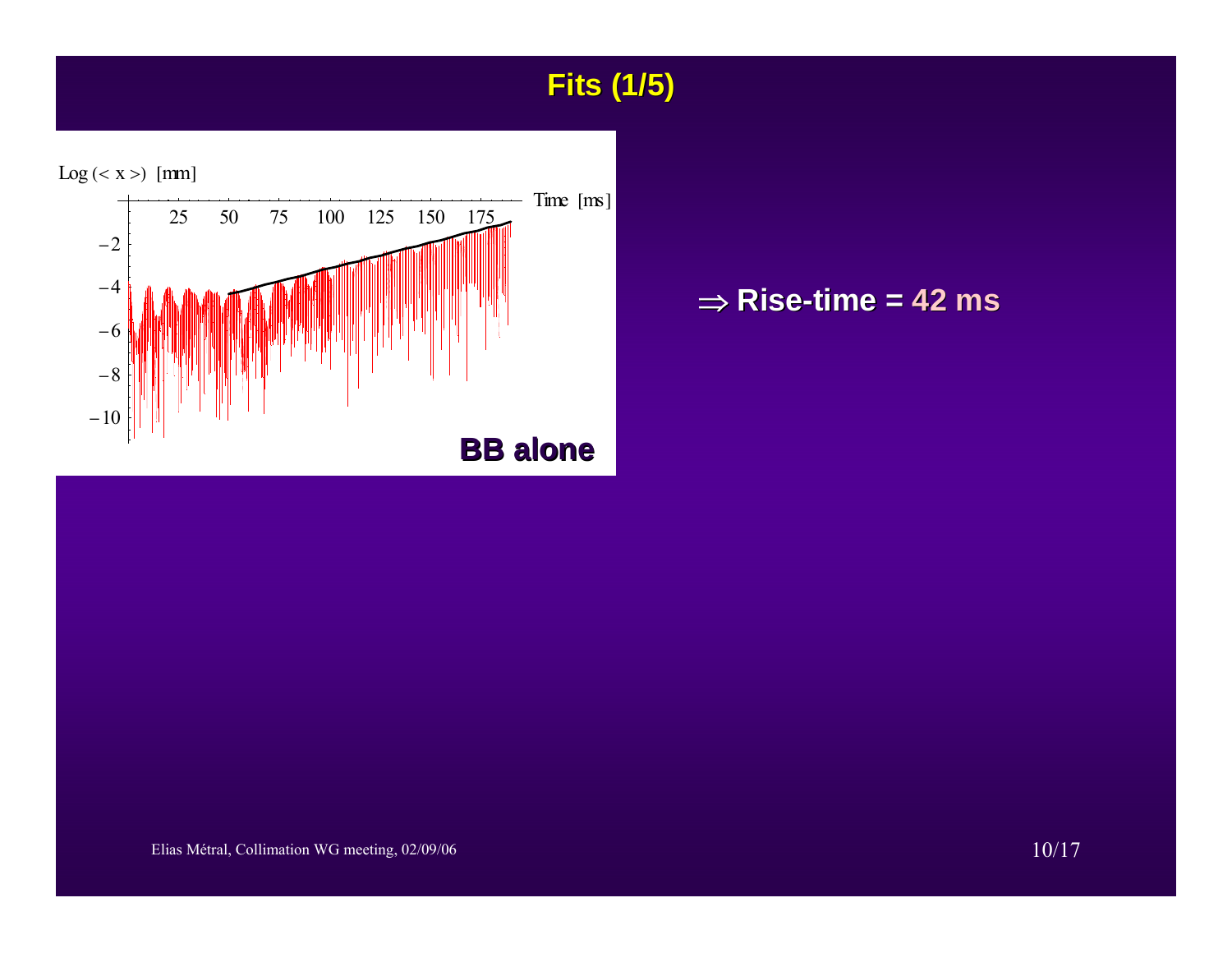**Fits (2/5) Fits (2/5)**



#### ⇒ **Rise-time = 70 ms**

⇒ **Rise-time = 55 ms**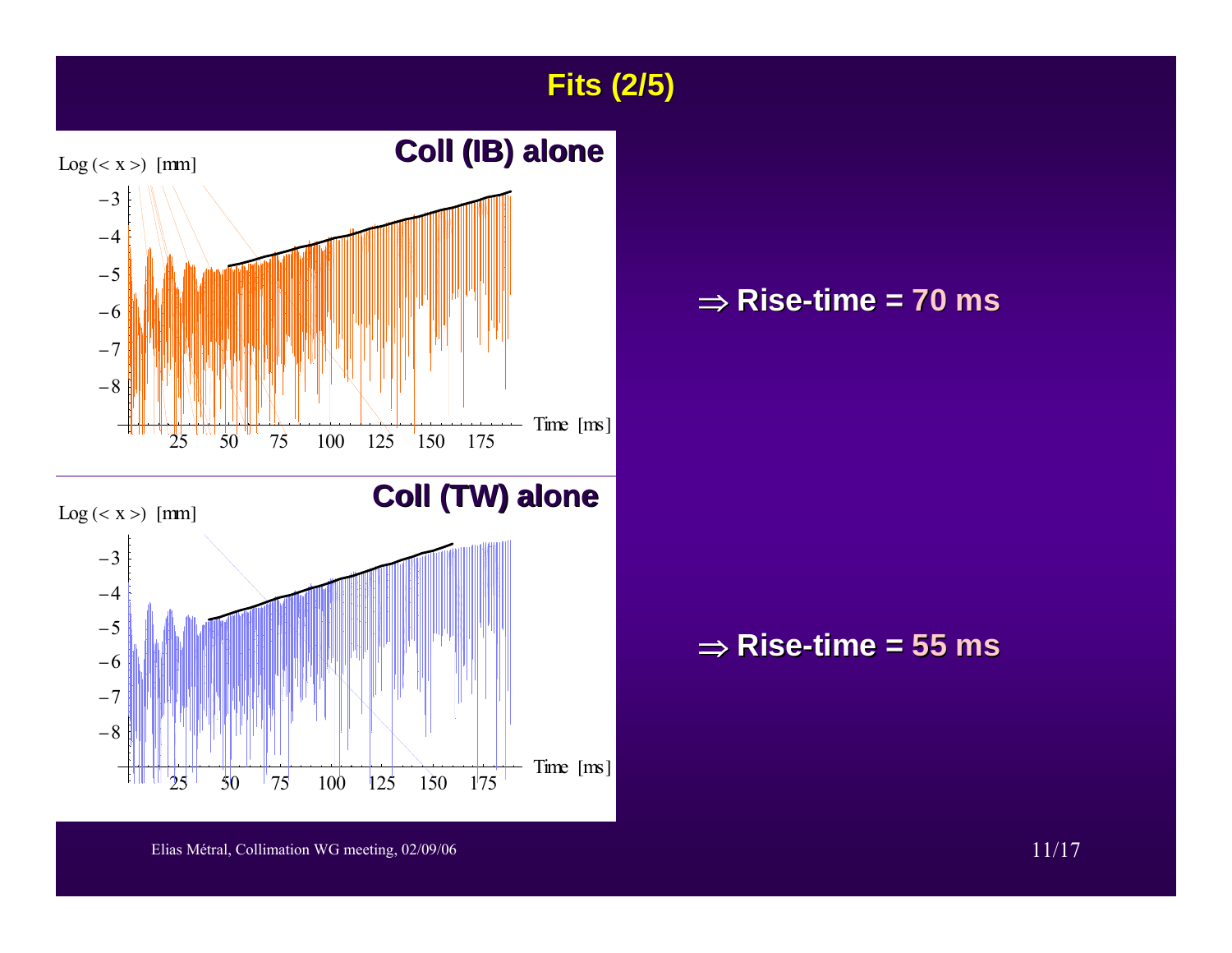**Fits (3/5) Fits (3/5)**



#### ⇒ **Rise-time = 43 ms**

⇒ **Rise-time = 38 ms**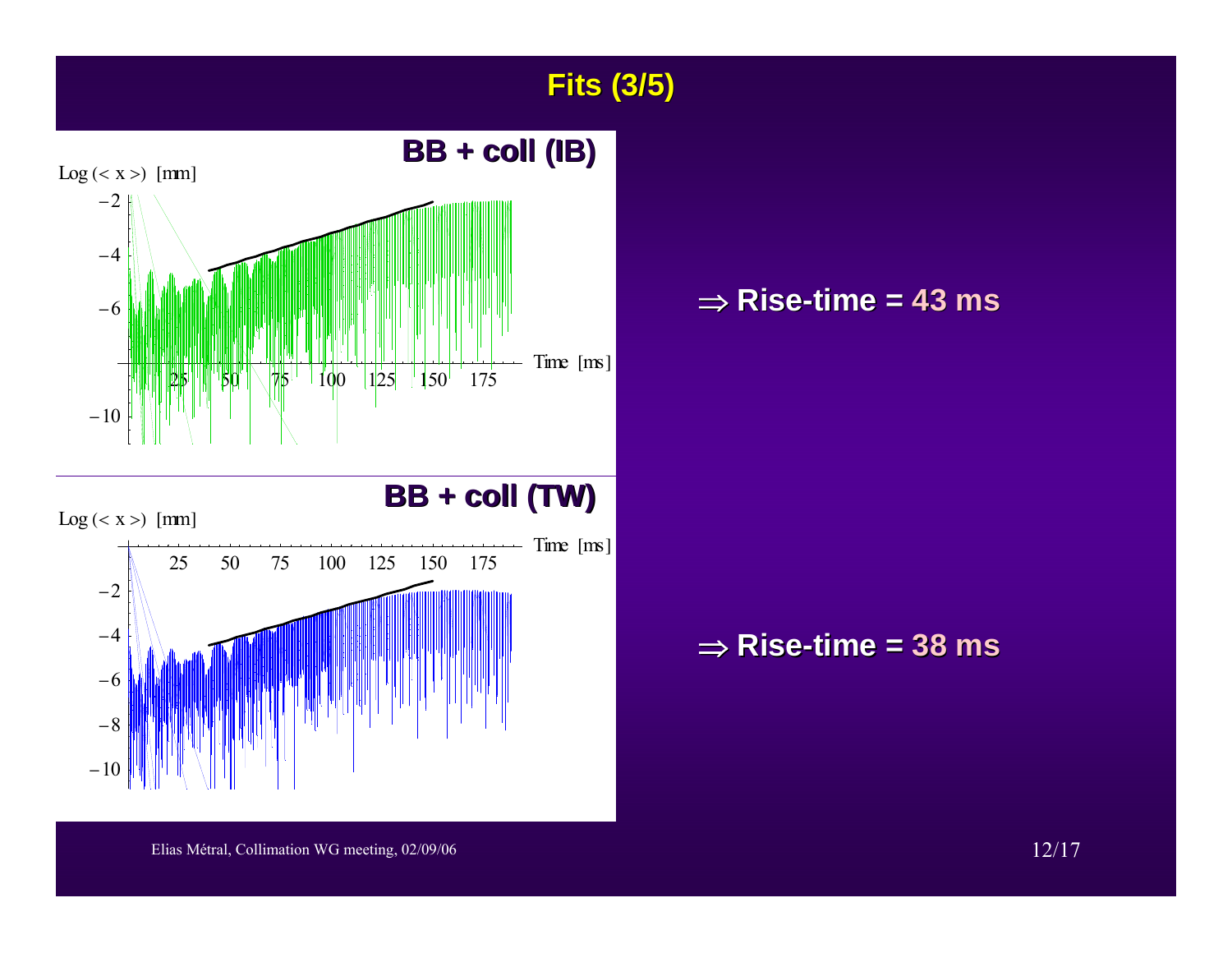**Fits (4/5) Fits (4/5)**



#### ⇒ **Rise-time = 18 ms**

⇒ **Rise-time = 15 ms**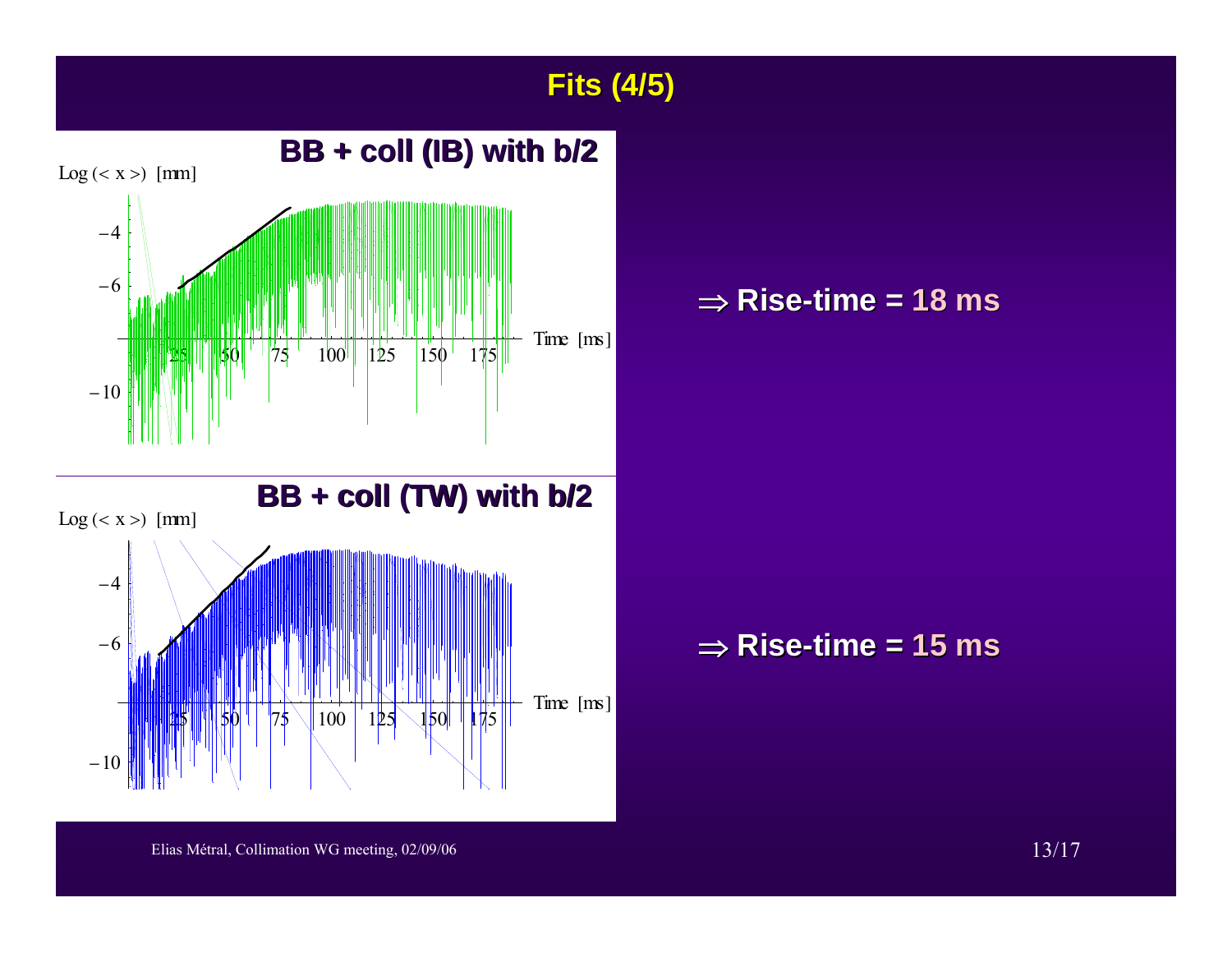**Fits (5/5) Fits (5/5)**

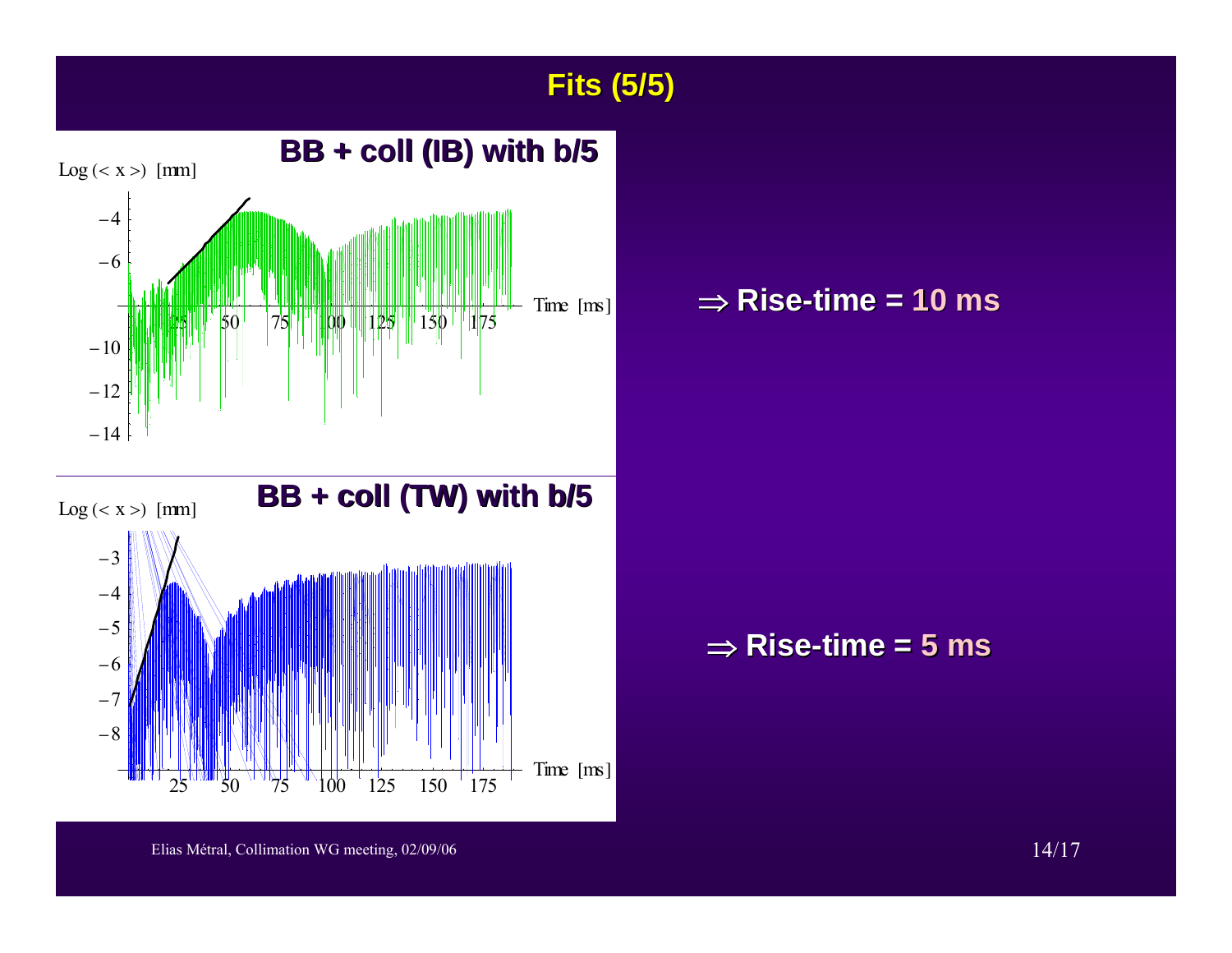### **Summary of the rise-times (in ms)**

| Imp.                | <b>BB</b> | <b>Coll</b><br>(IB) | <b>Coll</b><br>(TW) | $BB +$ | $BB +$<br>$ {\rm coll}\ ({\rm IB})\  \ {\rm coll}\ ({\rm TW})\  $ |
|---------------------|-----------|---------------------|---------------------|--------|-------------------------------------------------------------------|
| <b>Half gap</b>     |           |                     |                     |        |                                                                   |
| 1 <sub>mm</sub>     | 42        | 70                  | 55                  | 43     | 38                                                                |
| $\overline{0.5}$ mm |           |                     |                     | 18     | 15                                                                |
| $\overline{0.2}$ mm |           |                     |                     | 10     |                                                                   |

**Reminder: Horiz. beam size reduced to have b = 2**  $\sigma_{\mathbf{x}}$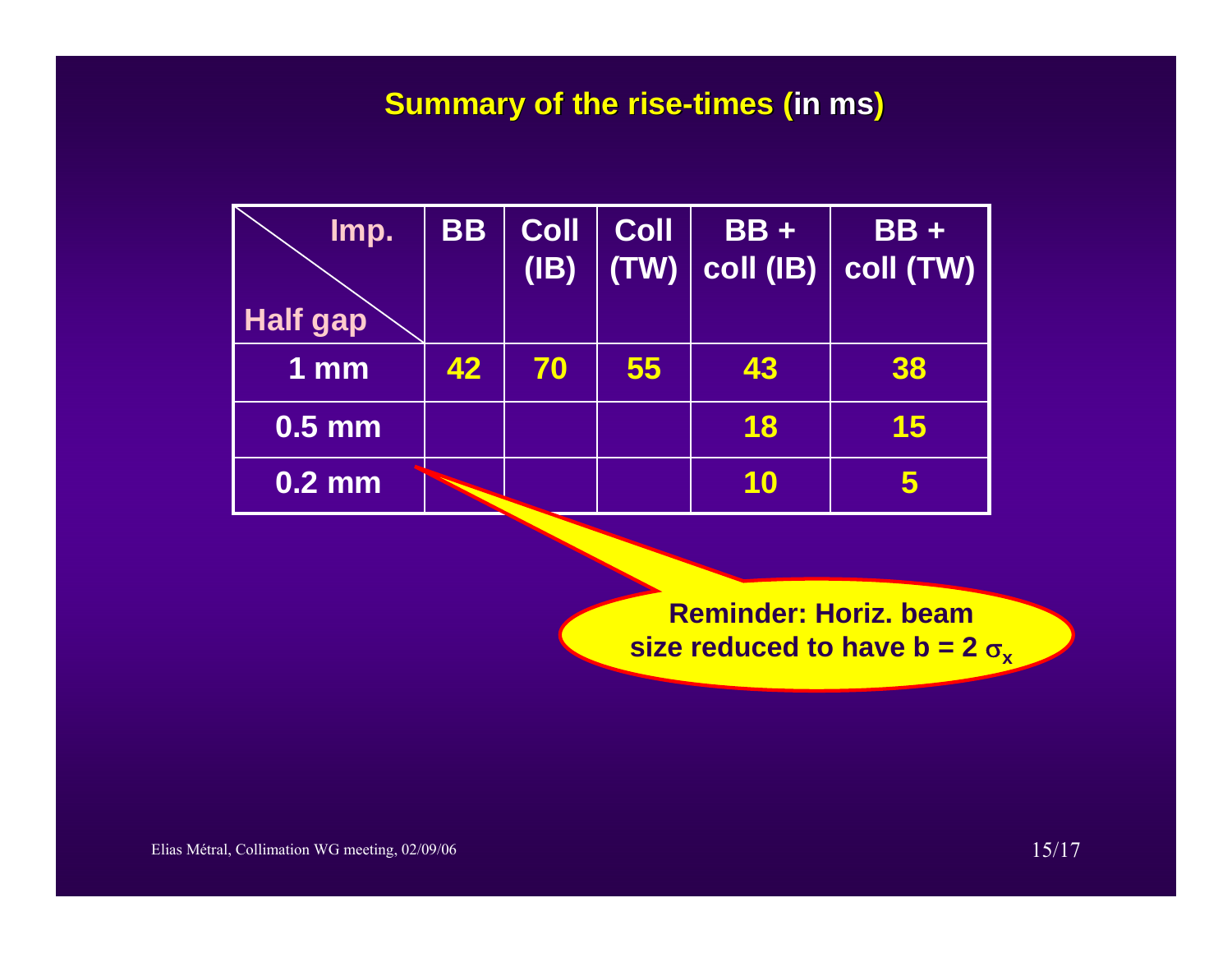#### **Conclusion & recommendation Conclusion & recommendation**

- **Go to the highest energy, reducing the beam current and therefore the horizontal beam size, to reach the smallest values of collimator half gaps (few hundreds of**  $\mu$ **m)** 
	- **It enhances the relative effect of the collimator impedance with respect to the (large) machine BB impedance**
	- **It enhances the difference between the "inductive by-pass" behaviour and the "thick-wall" one**
- **Is it possible to perform such measurements? Reproducibility? Precision?**
- **Instead of measuring the rise-times, one could also try to measure the damping times (with positive chromaticities) as proposed by H. Burkhardt**